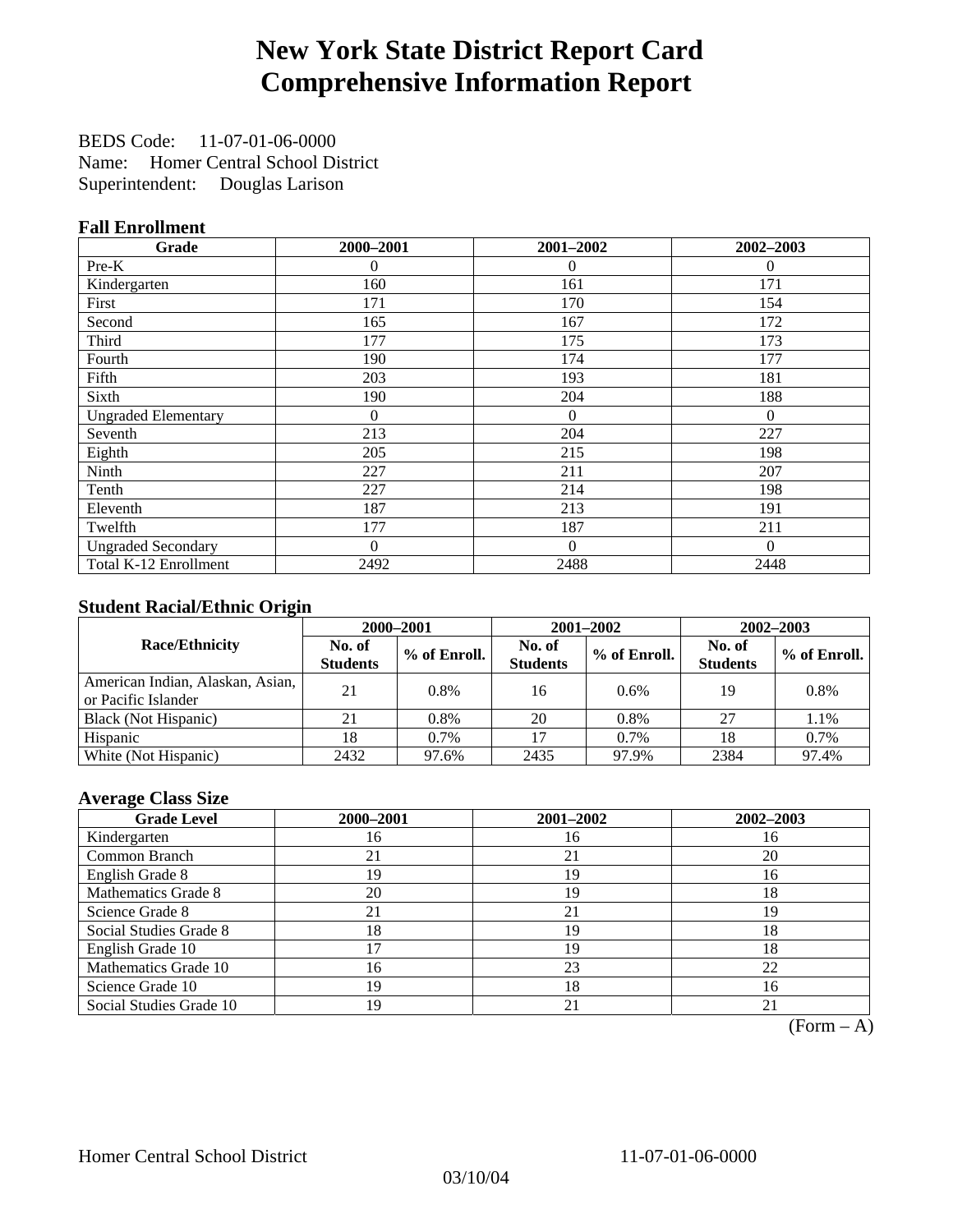#### **District Need to Resource Capacity Category**

| <b>N/RC Category</b> | <b>Description</b>                                                                                 |
|----------------------|----------------------------------------------------------------------------------------------------|
|                      | This is a school district with average student needs in relation to<br>district resource capacity. |

### **Similar School Group and Description**

| <b>Similar School Group</b> | <b>Description</b> |
|-----------------------------|--------------------|
| NΔ                          | N<br>мA            |

All schools within the same N/RC category are divided into three similar school groups defined by the percentage of students in the school who are eligible for the free-lunch program and/or who are limited English proficient (also known as English language learners).

#### **Student Demographics Used To Determine Similar Schools Group**

| 0                                 | 2000-2001 |         |       | $2001 - 2002$ | $2002 - 2003$ |         |
|-----------------------------------|-----------|---------|-------|---------------|---------------|---------|
|                                   | Count     | Percent | Count | Percent       | Count         | Percent |
| <b>Limited English Proficient</b> | 14        | 0.6%    |       | $0.4\%$       | 19            | 0.8%    |
| <b>Eligible for Free Lunch</b>    | 377       | 5.1%    | 337   | 13.6%         | 322           | 13.2%   |

#### **Attendance and Suspension**

|                               | 1999–2000       |         |                 | 2000-2001 | $2001 - 2002$   |         |
|-------------------------------|-----------------|---------|-----------------|-----------|-----------------|---------|
|                               | No. of          | $%$ of  | No. of          | $%$ of    | No. of          | $\%$ of |
|                               | <b>Students</b> | Enroll. | <b>Students</b> | Enroll.   | <b>Students</b> | Enroll. |
| <b>Annual Attendance Rate</b> |                 | 95.6%   |                 | 95.2%     |                 | 95.5%   |
| <b>Student Suspensions</b>    | 76              | 3.0%    | 101             | 4.1%      | 65              | 2.6%    |

### **Student Socioeconomic and Stability Indicators**

#### **(Percent of Enrollment)**

|                          | 2000-2001 | $2001 - 2002$ | 2002-2003 |
|--------------------------|-----------|---------------|-----------|
| <b>Reduced Lunch</b>     | 6.5%      | 6.7%          | 7.4%      |
| <b>Public Assistance</b> | NA        | NA            | NΑ        |
| <b>Student Stability</b> | NA        | NA            | NΑ        |

| <b>Staff Counts</b>                   |           |  |  |  |  |
|---------------------------------------|-----------|--|--|--|--|
| <b>Staff</b>                          | 2002-2003 |  |  |  |  |
| <b>Total Teachers</b>                 | 188       |  |  |  |  |
| <b>Total Other Professional Staff</b> | 37        |  |  |  |  |
| <b>Total Paraprofessionals</b>        | 53        |  |  |  |  |
| Teaching Out of Certification*        |           |  |  |  |  |
| Teachers with Temporary Licenses      |           |  |  |  |  |

\*Teaching out of certification more than on an incidental basis. Teachers with temporary licenses are also counted as teaching out of certification.

 $(Form - B)$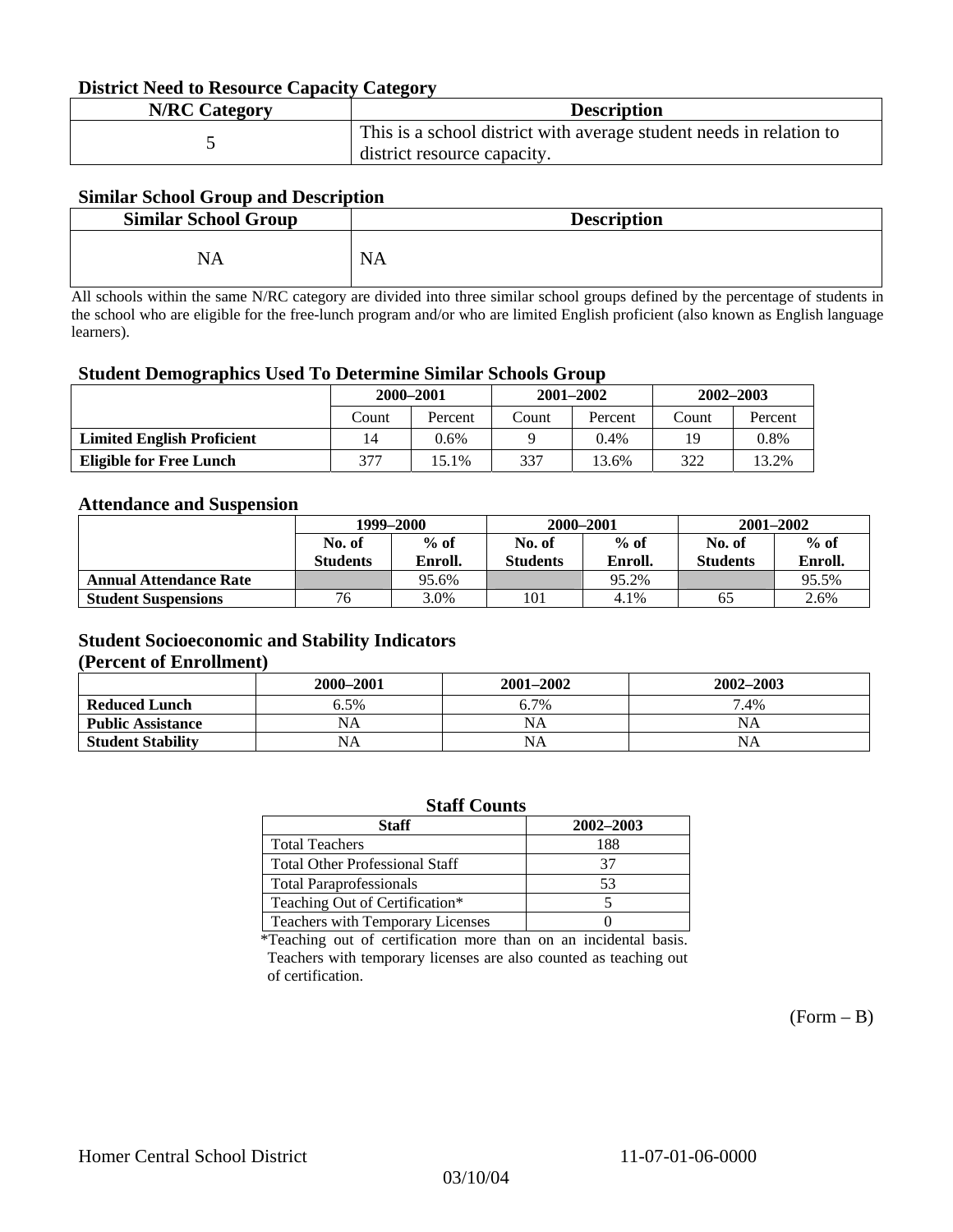# **High School Graduates and Noncompleters**

| ніді эспол этайнакі патінід кеденія вірюшая |                       |                                   |                                                    |                       |                                   |                                                    |                       |                                   |                                                    |  |
|---------------------------------------------|-----------------------|-----------------------------------|----------------------------------------------------|-----------------------|-----------------------------------|----------------------------------------------------|-----------------------|-----------------------------------|----------------------------------------------------|--|
|                                             | 2000-2001             |                                   |                                                    |                       | 2001-2002                         |                                                    |                       | 2002-2003                         |                                                    |  |
|                                             | <b>Total</b><br>Grads | <b>Regents</b><br><b>Diplomas</b> | $\frac{6}{9}$<br><b>Regents</b><br><b>Diplomas</b> | <b>Total</b><br>Grads | <b>Regents</b><br><b>Diplomas</b> | $\frac{6}{6}$<br><b>Regents</b><br><b>Diplomas</b> | <b>Total</b><br>Grads | <b>Regents</b><br><b>Diplomas</b> | $\frac{0}{0}$<br><b>Regents</b><br><b>Diplomas</b> |  |
| General<br>Education                        | 131                   | 73                                | 56%                                                | 160                   | 104                               | 65%                                                | 189                   | 141                               | 75%                                                |  |
| Students with<br><b>Disabilities</b>        | 21                    |                                   | 24%                                                | 16                    | 3                                 | 19%                                                | 15                    | $\mathfrak{D}$                    | 13%                                                |  |
| All Students                                | 152                   | 78                                | 51%                                                | 176                   | 107                               | 61%                                                | 204                   | 143                               | 70%                                                |  |

### **High School Graduates Earning Regents Diplomas\***

\*Only students awarded local diplomas (including local diplomas with Regents endorsements) are counted as high school graduates. Because of a change in data collection procedures during the 2001–2002 school year, diploma counts and percentage of graduates earning Regents diplomas are not necessarily comparable between years. Data for the 2000-2001 school year include January, June and August 2001 graduates; data for the 2001-2002 school year include January and June 2002 graduates; data for the 2002–2003 school year include August 2002 and January and June 2003 graduates.

### **Distribution of 2002–2003 Graduates (All Students)**

|               | To 4-vear<br>College | To 2-vear<br>College | <b>To Other Post-</b><br>Secondary | <b>To the Military</b> | To<br><b>Employment</b> | <b>Other</b> |
|---------------|----------------------|----------------------|------------------------------------|------------------------|-------------------------|--------------|
| <b>Number</b> | QΔ                   |                      |                                    |                        |                         |              |
| Percent       | 46%                  | 25%                  | 1%                                 | 5%                     | 16%                     | 6%           |

### **Number of High School Completers with Disabilities in 2002–2003**

| Graduates*<br>(a) | <b>Regents</b><br><b>Diplomas</b> | <b>IEP Diplomas</b><br>or Certificates | All 2002-2003<br><b>Completers</b> |  |
|-------------------|-----------------------------------|----------------------------------------|------------------------------------|--|
|                   | b)                                |                                        | $(a+c)$                            |  |
|                   |                                   |                                        |                                    |  |

\*Local Diplomas (including local diplomas with Regents endorsements)

#### **High School Noncompletion Rates**

|                        |                            | 2000-2001       |         |                 | 2001-2002 | 2002-2003       |         |
|------------------------|----------------------------|-----------------|---------|-----------------|-----------|-----------------|---------|
|                        |                            | No. of          | $%$ of  | No. of          | $%$ of    | No. of          | $%$ of  |
|                        |                            | <b>Students</b> | Enroll. | <b>Students</b> | Enroll.   | <b>Students</b> | Enroll. |
| <b>General-</b>        | Dropped Out                |                 |         | 13              |           | 6               |         |
| <b>Education</b>       | Entered GED Program*       |                 |         |                 |           | 3               |         |
| <b>Students</b>        | <b>Total Noncompleters</b> |                 |         | 14              |           | 9               |         |
| <b>Students</b>        | Dropped Out                |                 |         | ⇁               |           | 4               |         |
| with                   | Entered GED Program*       |                 |         | $\theta$        |           |                 |         |
| <b>Disabilities</b>    | <b>Total Noncompleters</b> |                 |         | ┑               |           |                 |         |
|                        | Dropped Out                | 14              | 1.7%    | 20              | 2.4%      | 10              | 1.2%    |
| All<br><b>Students</b> | Entered GED Program*       |                 | $0.6\%$ |                 | $0.1\%$   | 4               | $0.5\%$ |
|                        | <b>Total Noncompleters</b> | 19              | 2.3%    | 21              | 2.5%      | 14              | 1.7%    |

\*The number and percentage of students who left K-12, diploma-bound systems and entered an alternative program leading to a high school equivalency diploma.

 $(Form - C)$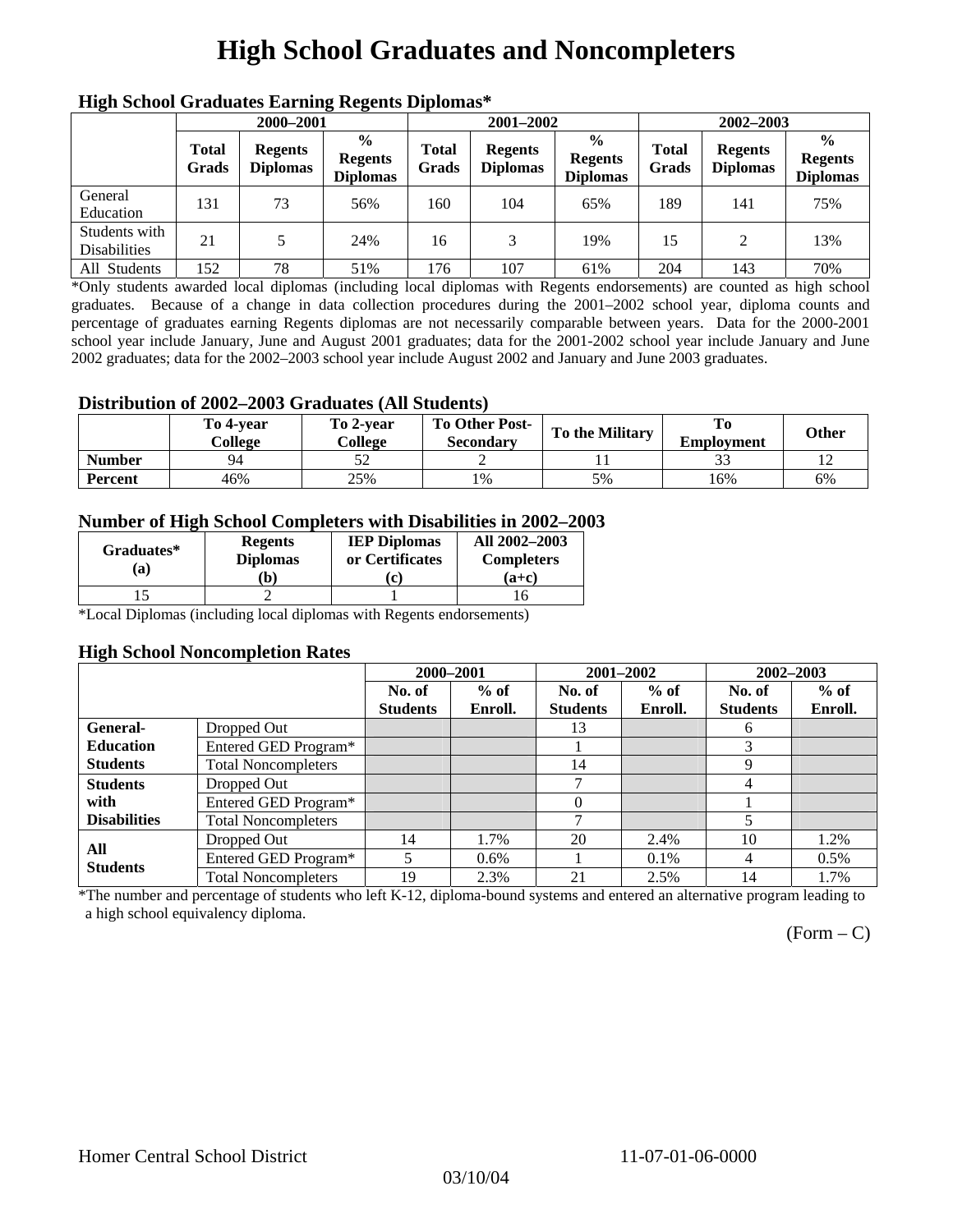# **Career Development and Occupational Studies (CDOS)**

### **Percentage of Students Documenting Self- and Career-Awareness Information and Career Exploration Activities, K–3**

| <b>Grades</b> | 2000-01 | $2001 - 02$ | $2002 - 03$ |
|---------------|---------|-------------|-------------|
| K-1           |         | $0\%$       | $0\%$       |
|               |         | $0\%$       | 0%          |

### **Students Developing a Career Plan, 4–12**

| <b>Grades</b> |                                      | $2000 - 01$ | $2001 - 02$ | $2002 - 03$ |
|---------------|--------------------------------------|-------------|-------------|-------------|
|               | Number of General-Education Students |             | 0           | $\Omega$    |
| $4 - 5$       | Number of Students with Disabilities |             | 0           | $\Omega$    |
|               | Number of All Students               |             | $\Omega$    | $\Omega$    |
|               | Percent of Enrollment                |             | 0%          | $0\%$       |
|               | Number of General-Education Students |             | 216         | $\Omega$    |
| $6 - 8$       | Number of Students with Disabilities |             | 20          | $\Omega$    |
|               | Number of All Students               |             | 236         | $\Omega$    |
|               | Percent of Enrollment                |             | 38%         | 0%          |
|               | Number of General-Education Students |             | $\Omega$    | $\Omega$    |
|               | Number of Students with Disabilities |             | 0           | $\Omega$    |
| $9 - 12$      | Number of All Students               |             | 0           | $\Omega$    |
|               | Percent of Enrollment                |             | $0\%$       | 0%          |

## **Second Language Proficiency Examinations**

### **General-Education Students**

| <b>Test</b> | 2000-2001         |           |                   | 2001-2002 | 2002-2003         |           |  |
|-------------|-------------------|-----------|-------------------|-----------|-------------------|-----------|--|
|             | <b>No. Tested</b> | % Passing | <b>No. Tested</b> | % Passing | <b>No. Tested</b> | % Passing |  |
| French      |                   |           |                   |           | 30                | 97%       |  |
| German      |                   |           |                   | 100%      | 26                | 85%       |  |
| Italian     |                   | $0\%$     |                   | 0%        |                   | 0%        |  |
| Latin       |                   | 0%        |                   | $0\%$     |                   | 0%        |  |
| Spanish     |                   | 100%      |                   | 100%      | 99                | 94%       |  |

### **Students with Disabilities**

| <b>Test</b> | 2000-2001         |           |  | 2001-2002               | 2002-2003 |                   |           |
|-------------|-------------------|-----------|--|-------------------------|-----------|-------------------|-----------|
|             | <b>No. Tested</b> | % Passing |  | % Passing<br>No. Tested |           | <b>No. Tested</b> | % Passing |
| French      |                   | 0%        |  | $0\%$                   |           |                   |           |
| German      |                   | 0%        |  | $0\%$                   |           |                   |           |
| Italian     |                   | 0%        |  | $0\%$                   |           | 0%                |           |
| Latin       |                   | $0\%$     |  | 0%                      |           | 0%                |           |
| Spanish     |                   | 0%        |  | 0%                      |           |                   |           |

(Form-D)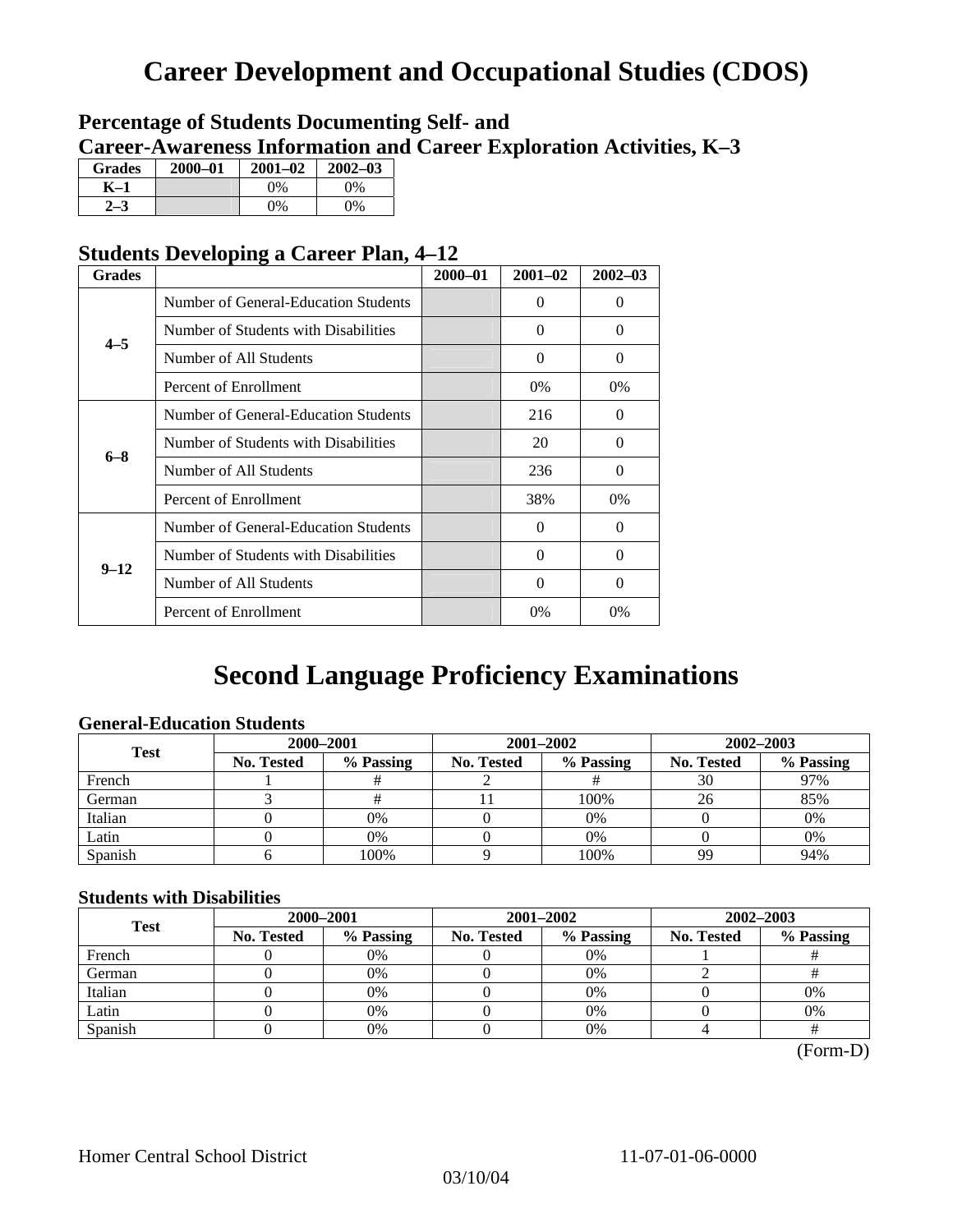# **Regents Competency Tests**

### **General-Education Students**

| <b>Test</b>           | 2000-2001  |           |            | 2001-2002 | 2002-2003        |           |  |
|-----------------------|------------|-----------|------------|-----------|------------------|-----------|--|
|                       | No. Tested | % Passing | No. Tested | % Passing | No. Tested<br>0% | % Passing |  |
| Mathematics           |            | 0%        |            |           |                  | 100%      |  |
| Science               |            |           |            |           |                  |           |  |
| Reading               |            |           |            |           |                  | 0%        |  |
| Writing               |            |           |            |           |                  | 0%        |  |
| <b>Global Studies</b> |            |           |            |           |                  |           |  |
| U.S. Hist & Gov't     |            | 43%       |            |           |                  | 0%        |  |

### **Students with Disabilities**

| <b>Test</b>           | 2000-2001         |           |            | 2001-2002 | 2002-2003         |           |  |
|-----------------------|-------------------|-----------|------------|-----------|-------------------|-----------|--|
|                       | <b>No. Tested</b> | % Passing | No. Tested | % Passing | <b>No. Tested</b> | % Passing |  |
| <b>Mathematics</b>    | IJ                | 80%       |            | 91%       |                   | 100%      |  |
| Science               | 10                | 50%       |            | 100%      |                   | 62%       |  |
| Reading               |                   | #         |            | $0\%$     |                   | 100%      |  |
| Writing               |                   |           |            |           | 12                | 92%       |  |
| <b>Global Studies</b> |                   |           |            |           | 10                | 90%       |  |
| U.S. Hist & Gov't     |                   | 50%       |            |           |                   | 40%       |  |

 $(Form - E)$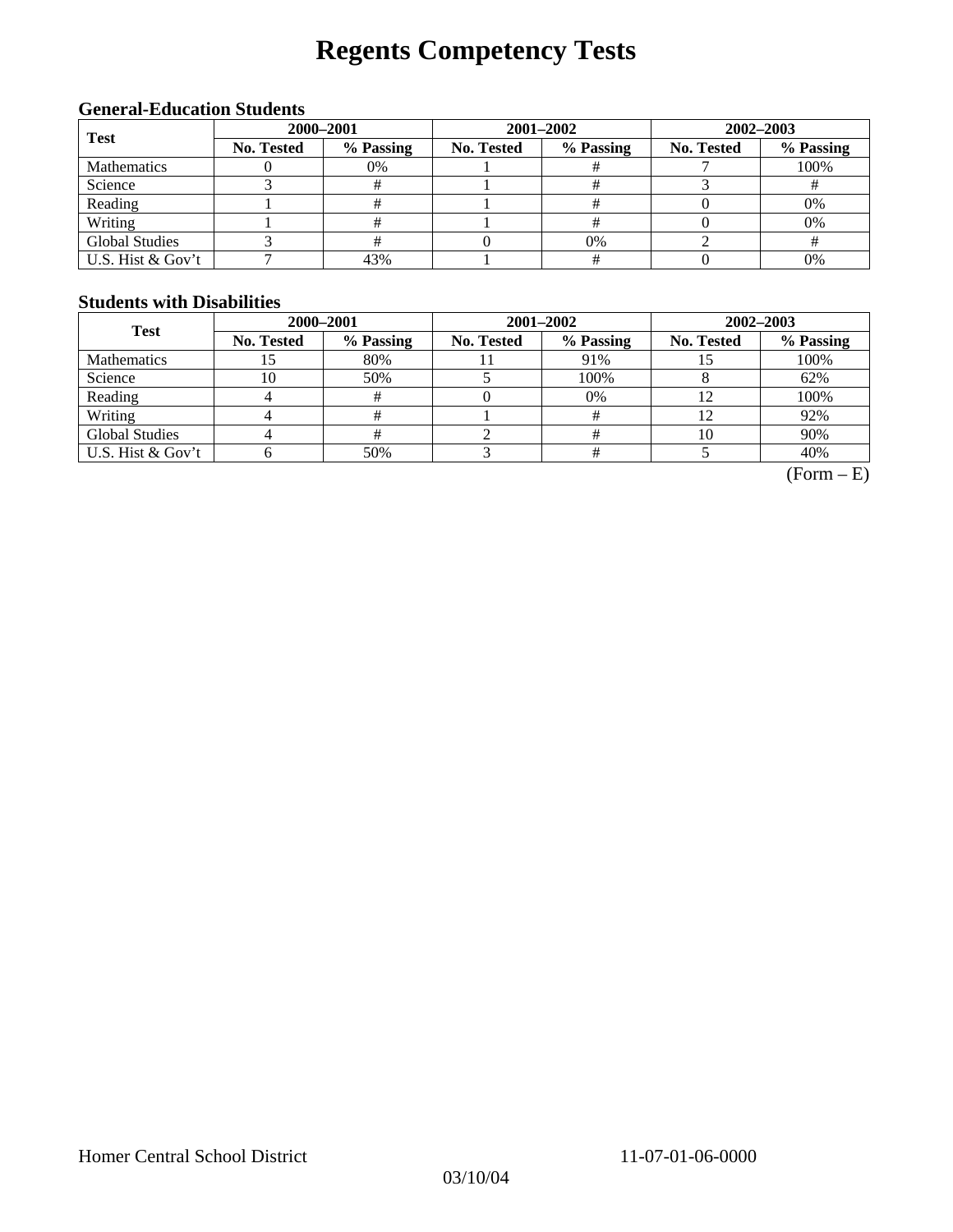|                                                            |                  | <b>All Students</b>                          |                  |                  | <b>Students with Disabilities</b> |                 |
|------------------------------------------------------------|------------------|----------------------------------------------|------------------|------------------|-----------------------------------|-----------------|
|                                                            | 2001             | 2002                                         | 2003             | 2001             | 2002                              | 2003            |
|                                                            |                  | <b>Comprehensive English</b>                 |                  |                  |                                   |                 |
| <b>Number Tested</b>                                       | 195              | 202                                          | 178              | 10               | 19                                | 25              |
| Number Scoring 55-100                                      | 185              | 200                                          | 167              | 10               | 18                                | 21              |
| Number Scoring 65-100                                      | 169              | 188                                          | 154              | 9                | 12                                | 12              |
| Number Scoring 85-100                                      | 46               | 76                                           | 86               | $\overline{0}$   | $\overline{0}$                    | $\mathbf{1}$    |
| Percentage of Tested Scoring 55-100                        | 95%              | 99%                                          | 94%              | 100%             | 95%                               | 84%             |
| Percentage of Tested Scoring 65-100                        | 87%              | 93%                                          | 87%              | 90%              | 63%                               | 48%             |
| Percentage of Tested Scoring 85-100                        | 24%              | 38%                                          | 48%              | 0%               | 0%                                | 4%              |
|                                                            |                  | <b>Mathematics A</b>                         |                  |                  |                                   |                 |
| Number Tested                                              | $\boldsymbol{0}$ | 60                                           | 208              | $\boldsymbol{0}$ | 15                                | 25              |
| Number Scoring 55-100                                      | $\overline{0}$   | 19                                           | 176              | $\overline{0}$   | $\overline{2}$                    | 15              |
| Number Scoring 65-100                                      | $\boldsymbol{0}$ | $\boldsymbol{7}$                             | 148              | $\overline{0}$   | $\sqrt{2}$                        | 12              |
| Number Scoring 85-100                                      | $\overline{0}$   | $\mathbf{0}$                                 | 59               | $\mathbf{0}$     | $\mathbf{0}$                      | $\mathbf{0}$    |
| Percentage of Tested Scoring 55-100                        | 0%               | 32%                                          | 85%              | 0%               | 13%                               | 60%             |
| Percentage of Tested Scoring 65-100                        | 0%               | 12%                                          | 71%              | 0%               | 13%                               | 48%             |
| Percentage of Tested Scoring 85-100                        | 0%               | 0%                                           | 28%              | 0%               | 0%                                | $0\%$           |
|                                                            |                  | Mathematics B (first administered June 2001) |                  |                  |                                   |                 |
| Number Tested                                              | $\overline{0}$   | $\mathbf{0}$                                 | $\boldsymbol{0}$ | $\boldsymbol{0}$ | $\mathbf{0}$                      | $\overline{0}$  |
| Number Scoring 55-100                                      | $\overline{0}$   | $\overline{0}$                               | $\overline{0}$   | $\overline{0}$   | $\overline{0}$                    | $\mathbf{0}$    |
| Number Scoring 65-100                                      | $\overline{0}$   | $\overline{0}$                               | $\overline{0}$   | $\overline{0}$   | $\overline{0}$                    | $\overline{0}$  |
| Number Scoring 85-100                                      | $\overline{0}$   | $\overline{0}$                               | $\overline{0}$   | $\overline{0}$   | $\Omega$                          | $\Omega$        |
| Percentage of Tested Scoring 55-100                        | 0%               | 0%                                           | 0%               | 0%               | 0%                                | 0%              |
| Percentage of Tested Scoring 65-100                        | 0%               | 0%                                           | 0%               | 0%               | 0%                                | 0%              |
| Percentage of Tested Scoring 85-100                        | 0%               | 0%                                           | 0%               | 0%               | 0%                                | 0%              |
|                                                            |                  | <b>Global History and Geography</b>          |                  |                  |                                   |                 |
| Number Tested                                              | 227              | 185                                          | 197              | 17               | 25                                | 24              |
| Number Scoring 55-100                                      | 222              | 175                                          | 181              | $\overline{15}$  | $\overline{23}$                   | 20              |
| Number Scoring 65-100                                      | 210              | 159                                          | 167              | 14               | 16                                | 13              |
| Number Scoring 85-100                                      | 76               | 61                                           | 66               | 1                | $\boldsymbol{0}$                  | 1               |
| Percentage of Tested Scoring 55-100                        | 98%              | 95%                                          | 92%              | 88%              | 92%                               | 83%             |
| Percentage of Tested Scoring 65-100                        | 93%              | 86%                                          | 85%              | 82%              | 64%                               | 54%             |
| Percentage of Tested Scoring 85-100                        | 33%              | 33%                                          | 34%              | 6%               | 0%                                | 4%              |
| U.S. History and Government (first administered June 2001) |                  |                                              |                  |                  |                                   |                 |
| Number Tested                                              | 171              | 221                                          | 199              | 14               | 19                                | 24              |
| Number Scoring 55-100                                      | 165              | 206                                          | 196              | $\overline{11}$  | $\overline{15}$                   | $\overline{22}$ |
| Number Scoring 65-100                                      | 154              | 180                                          | 186              | 11               | $\overline{12}$                   | 20              |
| Number Scoring 85-100                                      | 88               | 78                                           | 87               | $\overline{2}$   | $\overline{3}$                    | $\overline{2}$  |
| Percentage of Tested Scoring 55-100                        | 96%              | 93%                                          | 98%              | 79%              | 79%                               | 92%             |
| Percentage of Tested Scoring 65-100                        | 90%              | 81%                                          | 93%              | 79%              | 63%                               | 83%             |
| Percentage of Tested Scoring 85-100                        | 51%              | 35%                                          | 44%              | 14%              | 16%                               | 8%              |

 $(Form - F)$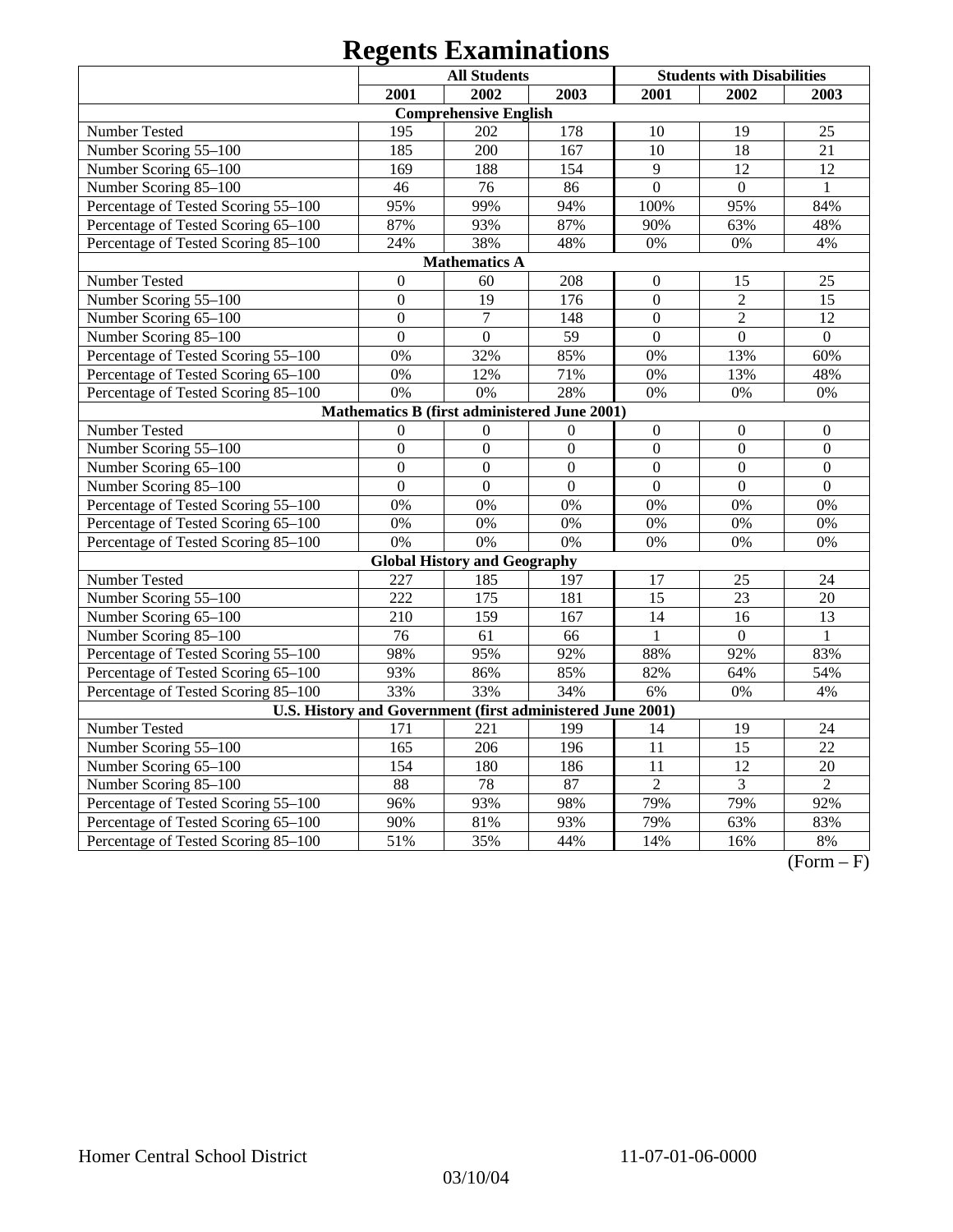|                                                               |      | $\sim$                                                    |      |                |                                   |                |
|---------------------------------------------------------------|------|-----------------------------------------------------------|------|----------------|-----------------------------------|----------------|
|                                                               |      | <b>All Students</b>                                       |      |                | <b>Students with Disabilities</b> |                |
|                                                               | 2001 | 2002                                                      | 2003 | 2001           | 2002                              | 2003           |
|                                                               |      | Living Environment (first administered June 2001)         |      |                |                                   |                |
| Number Tested                                                 | 161  | 162                                                       | 192  | $\overline{7}$ | 12                                | 24             |
| Number Scoring 55-100                                         | 161  | 157                                                       | 183  | $\overline{7}$ | 10                                | 19             |
| Number Scoring 65-100                                         | 158  | 153                                                       | 174  | $\overline{7}$ | 8                                 | 18             |
| Number Scoring 85-100                                         | 42   | 61                                                        | 49   |                |                                   |                |
| Percentage of Tested Scoring 55-100                           | 100% | 97%                                                       | 95%  | 100%           | 83%                               | 79%            |
| Percentage of Tested Scoring 65-100                           | 98%  | 94%                                                       | 91%  | 100%           | 67%                               | 75%            |
| Percentage of Tested Scoring 85-100                           | 26%  | 38%                                                       | 26%  | 14%            | 8%                                | 4%             |
| Physical Setting/Earth Science (first administered June 2001) |      |                                                           |      |                |                                   |                |
| Number Tested                                                 | 207  | 197                                                       | 207  | 32             | 24                                | 22             |
| Number Scoring 55-100                                         | 189  | 182                                                       | 184  | 21             | 21                                | 16             |
| Number Scoring 65-100                                         | 177  | 173                                                       | 171  | 16             | 19                                | 13             |
| Number Scoring 85-100                                         | 80   | 72                                                        | 79   | $\overline{2}$ | 4                                 | $\overline{2}$ |
| Percentage of Tested Scoring 55-100                           | 91%  | 92%                                                       | 89%  | 66%            | 88%                               | 73%            |
| Percentage of Tested Scoring 65-100                           | 86%  | 88%                                                       | 83%  | 50%            | 79%                               | 59%            |
| Percentage of Tested Scoring 85-100                           | 39%  | 37%                                                       | 38%  | 6%             | 17%                               | 9%             |
|                                                               |      | Physical Setting/Chemistry (first administered June 2002) |      |                |                                   |                |
| Number Tested                                                 |      | 129                                                       | 135  |                |                                   | 4              |
| Number Scoring 55-100                                         |      | 118                                                       | 123  |                | $\#$                              | $\#$           |
| Number Scoring 65-100                                         |      | 102                                                       | 97   |                | $\#$                              | $\#$           |
| Number Scoring 85-100                                         |      | 22                                                        | 17   |                | $\#$                              | $\#$           |
| Percentage of Tested Scoring 55-100                           |      | 91%                                                       | 91%  |                | $\#$                              | $\#$           |
| Percentage of Tested Scoring 65-100                           |      | 79%                                                       | 72%  |                | $\#$                              | $\#$           |
| Percentage of Tested Scoring 85-100                           |      | 17%                                                       | 13%  |                | $\#$                              | $\#$           |
|                                                               |      | Physical Setting/Physics (first administered June 2002)*  |      |                |                                   |                |
| Number Tested                                                 |      |                                                           |      |                |                                   |                |
| Number Scoring 55-100                                         |      |                                                           |      |                |                                   |                |
| Number Scoring 65-100                                         |      |                                                           |      |                |                                   |                |
| Number Scoring 85-100                                         |      |                                                           |      |                |                                   |                |
| Percentage of Tested Scoring 55-100                           |      |                                                           |      |                |                                   |                |
| Percentage of Tested Scoring 65-100                           |      |                                                           |      |                |                                   |                |
| Percentage of Tested Scoring 85-100                           |      |                                                           |      |                |                                   |                |

\* Physical Setting/Physics results are not included in the report card because the Department is issuing a new conversion chart for this assessment. Data currently available to the Department are based on the original conversion chart for the assessment.

 $(Form - G)$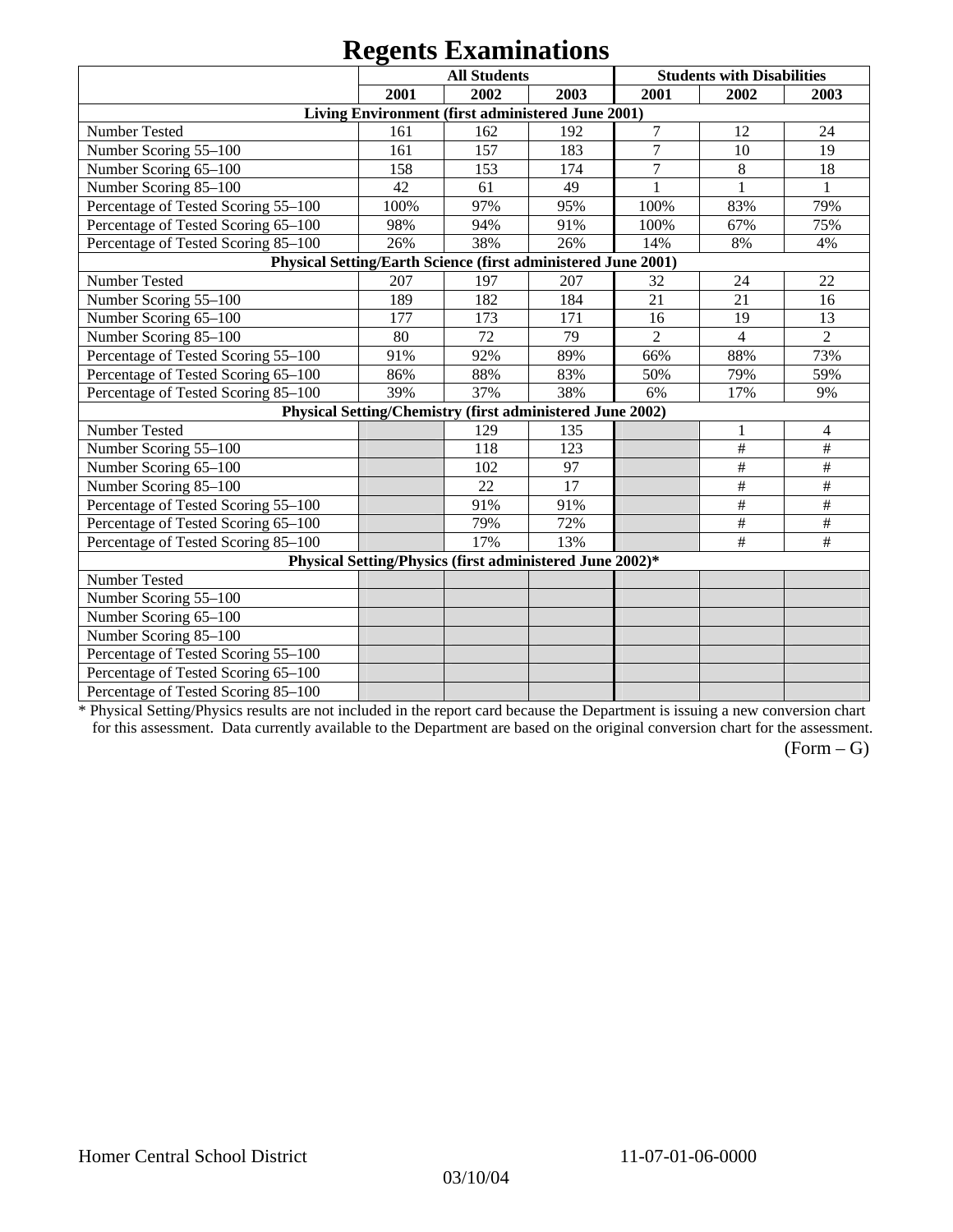|                                     |                  | <b>All Students</b>          |                  | <b>Students with Disabilities</b> |                  |                         |
|-------------------------------------|------------------|------------------------------|------------------|-----------------------------------|------------------|-------------------------|
|                                     | 2001             | 2002                         | 2003             | 2001                              | 2002             | 2003                    |
|                                     |                  | <b>Comprehensive French</b>  |                  |                                   |                  |                         |
| Number Tested                       | 21               | 44                           | 24               | $\mathbf{0}$                      | $\boldsymbol{0}$ | $\overline{0}$          |
| Number Scoring 55-100               | 21               | 43                           | 24               | $\overline{0}$                    | $\boldsymbol{0}$ | $\boldsymbol{0}$        |
| Number Scoring 65-100               | 20               | 40                           | 24               | $\overline{0}$                    | $\overline{0}$   | $\mathbf{0}$            |
| Number Scoring 85-100               | $\overline{13}$  | 17                           | 14               | $\overline{0}$                    | $\overline{0}$   | $\overline{0}$          |
| Percentage of Tested Scoring 55-100 | 100%             | 98%                          | 100%             | 0%                                | 0%               | 0%                      |
| Percentage of Tested Scoring 65-100 | 95%              | 91%                          | 100%             | 0%                                | 0%               | 0%                      |
| Percentage of Tested Scoring 85-100 | 62%              | 39%                          | 58%              | 0%                                | 0%               | 0%                      |
|                                     |                  | <b>Comprehensive Italian</b> |                  |                                   |                  |                         |
| Number Tested                       | $\Omega$         | 0                            | $\boldsymbol{0}$ | $\boldsymbol{0}$                  | $\boldsymbol{0}$ | $\boldsymbol{0}$        |
| Number Scoring 55-100               | $\overline{0}$   | $\mathbf{0}$                 | $\mathbf{0}$     | $\overline{0}$                    | $\overline{0}$   | $\boldsymbol{0}$        |
| Number Scoring 65-100               | $\overline{0}$   | $\mathbf{0}$                 | $\mathbf{0}$     | $\overline{0}$                    | $\overline{0}$   | $\boldsymbol{0}$        |
| Number Scoring 85-100               | $\overline{0}$   | $\boldsymbol{0}$             | $\mathbf{0}$     | $\overline{0}$                    | $\overline{0}$   | $\mathbf{0}$            |
| Percentage of Tested Scoring 55-100 | $0\%$            | 0%                           | 0%               | 0%                                | 0%               | 0%                      |
| Percentage of Tested Scoring 65-100 | $0\%$            | 0%                           | 0%               | 0%                                | 0%               | 0%                      |
| Percentage of Tested Scoring 85-100 | 0%               | 0%                           | 0%               | 0%                                | 0%               | 0%                      |
|                                     |                  | <b>Comprehensive German</b>  |                  |                                   |                  |                         |
| Number Tested                       | 15               | 17                           | 16               | 1                                 | $\boldsymbol{0}$ | $\boldsymbol{0}$        |
| Number Scoring 55-100               | 15               | 17                           | 15               | $\overline{\#}$                   | $\boldsymbol{0}$ | $\boldsymbol{0}$        |
| Number Scoring 65-100               | 14               | 16                           | 14               | $\overline{\#}$                   | $\overline{0}$   | $\overline{0}$          |
| Number Scoring 85-100               | 8                | 6                            | $\overline{5}$   | $\overline{\#}$                   | $\overline{0}$   | $\overline{0}$          |
| Percentage of Tested Scoring 55-100 | 100%             | 100%                         | 94%              | $\overline{\#}$                   | 0%               | 0%                      |
| Percentage of Tested Scoring 65-100 | 93%              | 94%                          | 88%              | $\overline{\#}$                   | 0%               | 0%                      |
| Percentage of Tested Scoring 85-100 | 53%              | 35%                          | 31%              | $\overline{\#}$                   | 0%               | 0%                      |
|                                     |                  | <b>Comprehensive Hebrew</b>  |                  |                                   |                  |                         |
| Number Tested                       | $\mathbf{0}$     | $\theta$                     | $\boldsymbol{0}$ | $\boldsymbol{0}$                  | $\boldsymbol{0}$ | $\boldsymbol{0}$        |
| Number Scoring 55-100               | $\overline{0}$   | $\mathbf{0}$                 | $\mathbf{0}$     | $\overline{0}$                    | $\overline{0}$   | $\mathbf{0}$            |
| Number Scoring 65-100               | $\overline{0}$   | $\mathbf{0}$                 | $\mathbf{0}$     | $\overline{0}$                    | $\overline{0}$   | $\boldsymbol{0}$        |
| Number Scoring 85-100               | $\overline{0}$   | $\boldsymbol{0}$             | $\mathbf{0}$     | $\overline{0}$                    | $\overline{0}$   | $\mathbf{0}$            |
| Percentage of Tested Scoring 55-100 | $0\%$            | 0%                           | 0%               | 0%                                | 0%               | 0%                      |
| Percentage of Tested Scoring 65-100 | $0\%$            | 0%                           | 0%               | 0%                                | 0%               | 0%                      |
| Percentage of Tested Scoring 85-100 | 0%               | 0%                           | 0%               | 0%                                | 0%               | 0%                      |
|                                     |                  | <b>Comprehensive Spanish</b> |                  |                                   |                  |                         |
| Number Tested                       | 76               | 63                           | 82               | $\sqrt{2}$                        | $\boldsymbol{0}$ | 1                       |
| Number Scoring 55-100               | $\overline{75}$  | 62                           | 80               | $\overline{\#}$                   | $\overline{0}$   | $\frac{1}{2}$           |
| Number Scoring 65–100               | $\overline{72}$  | 57                           | 76               | $\overline{\#}$                   | $\theta$         | $\overline{\#}$         |
| Number Scoring 85-100               | 46               | 17                           | 53               | $\overline{\#}$                   | $\overline{0}$   | $\frac{1}{2}$           |
| Percentage of Tested Scoring 55-100 | 99%              | 98%                          | 98%              | $\frac{1}{2}$                     | 0%               | $\#$                    |
| Percentage of Tested Scoring 65-100 | 95%              | 90%                          | 93%              | $\frac{1}{2}$                     | 0%               | $\frac{1}{2}$           |
| Percentage of Tested Scoring 85-100 | 61%              | 27%                          | 65%              | $\overline{\#}$                   | $0\%$            | $\frac{1}{2}$           |
|                                     |                  | <b>Comprehensive Latin</b>   |                  |                                   |                  |                         |
| Number Tested                       | $\mathbf{0}$     | $\boldsymbol{0}$             | $\boldsymbol{0}$ | $\boldsymbol{0}$                  | $\boldsymbol{0}$ | $\boldsymbol{0}$        |
| Number Scoring 55-100               | $\boldsymbol{0}$ | $\boldsymbol{0}$             | $\boldsymbol{0}$ | $\boldsymbol{0}$                  | $\boldsymbol{0}$ | $\boldsymbol{0}$        |
| Number Scoring 65-100               | $\boldsymbol{0}$ | $\boldsymbol{0}$             | $\boldsymbol{0}$ | $\boldsymbol{0}$                  | $\boldsymbol{0}$ | $\overline{0}$          |
| Number Scoring 85-100               | $\overline{0}$   | $\boldsymbol{0}$             | $\mathbf{0}$     | $\boldsymbol{0}$                  | $\boldsymbol{0}$ | $\overline{0}$          |
| Percentage of Tested Scoring 55-100 | $0\%$            | 0%                           | 0%               | 0%                                | $0\%$            | 0%                      |
| Percentage of Tested Scoring 65-100 | 0%               | 0%                           | $0\%$            | 0%                                | 0%               | 0%                      |
| Percentage of Tested Scoring 85-100 | $0\%$            | $0\%$                        | 0%               | 0%                                | 0%               | $0\%$<br>$\mathbf{T}$ . |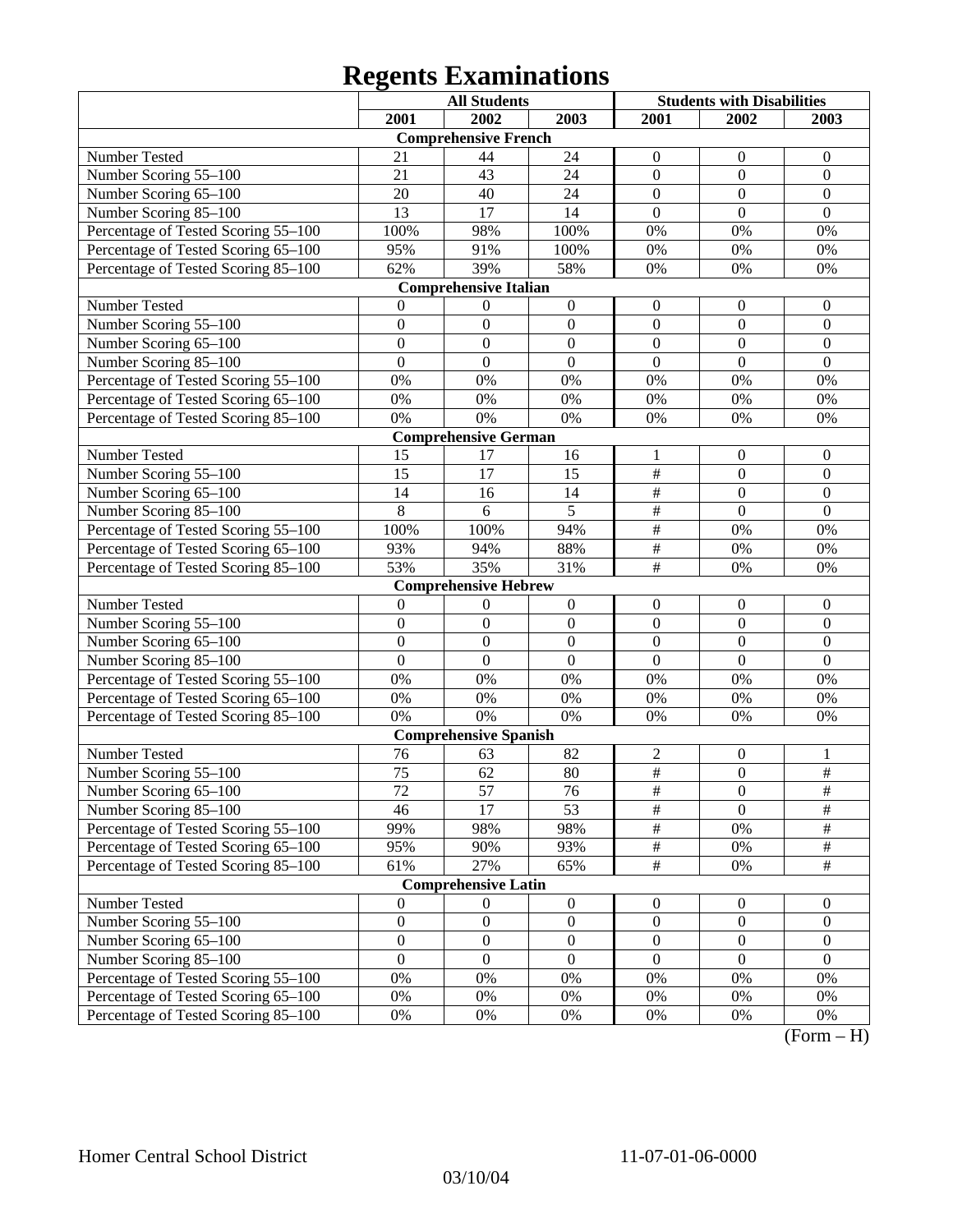|                                                                    | ິ<br><b>All Students</b> |                                           |                |                | <b>Students with Disabilities</b> |      |
|--------------------------------------------------------------------|--------------------------|-------------------------------------------|----------------|----------------|-----------------------------------|------|
|                                                                    | 2001                     | 2002                                      | 2003           | 2001           | 2002                              | 2003 |
| Sequential Mathematics, Course II (last administered January 2003) |                          |                                           |                |                |                                   |      |
| <b>Number Tested</b>                                               | 153                      | 146                                       | 19             | 5              | 2                                 |      |
| Number Scoring 55-100                                              | 124                      | 133                                       | 16             | 3              | #                                 | #    |
| Number Scoring 65-100                                              | 107                      | 125                                       | 15             |                | #                                 | $\#$ |
| Number Scoring 85-100                                              | 46                       | 65                                        | $\overline{2}$ | $\theta$       | $\#$                              | #    |
| Percentage of Tested Scoring 55-100                                | 81%                      | 91%                                       | 84%            | 60%            | $\#$                              | #    |
| Percentage of Tested Scoring 65-100                                | 70%                      | 86%                                       | 79%            | 20%            | #                                 | $\#$ |
| Percentage of Tested Scoring 85-100                                | 30%                      | 45%                                       | 11%            | $0\%$          | $\#$                              | $\#$ |
|                                                                    |                          | <b>Sequential Mathematics, Course III</b> |                |                |                                   |      |
| <b>Number Tested</b>                                               | 163                      | 89                                        | 117            | $\overline{2}$ |                                   |      |
| Number Scoring 55-100                                              | 147                      | 81                                        | 99             | #              | #                                 | #    |
| Number Scoring 65-100                                              | 126                      | 75                                        | 88             | #              | #                                 | #    |
| Number Scoring 85-100                                              | 57                       | 37                                        | 42             | #              | #                                 | #    |
| Percentage of Tested Scoring 55-100                                | 90%                      | 91%                                       | 85%            | #              | #                                 | #    |
| Percentage of Tested Scoring 65-100                                | 77%                      | 84%                                       | 75%            | $\#$           | #                                 | #    |
| Percentage of Tested Scoring 85-100                                | 35%                      | 42%                                       | 36%            | #              | #                                 | #    |

 $\overline{(Form-I)}$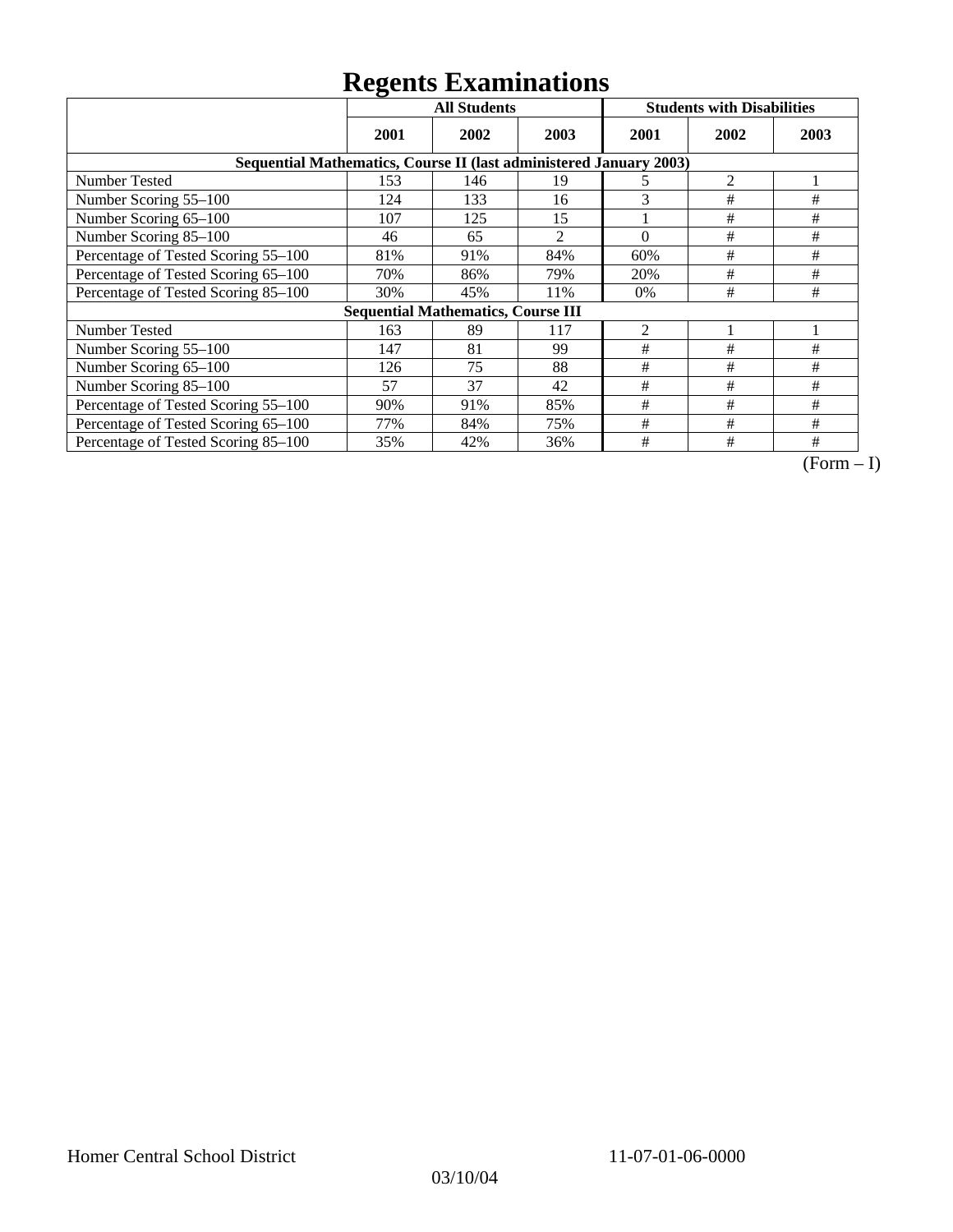## **Introduction to Occupations Examination**

|                                   | 2000–2001         |           |            | $2001 - 2002$ | $2002 - 2003$     |           |  |
|-----------------------------------|-------------------|-----------|------------|---------------|-------------------|-----------|--|
|                                   | <b>No. Tested</b> | % Passing | No. Tested | % Passing     | <b>No. Tested</b> | % Passing |  |
| <b>General-Education Students</b> |                   | 100%      |            | 100%          | 34                | 88%       |  |
| <b>Students with Disabilities</b> | <b>4</b>          | 71%       | ∼          |               | 16                | 88%       |  |

On school reports, 2000–2001 and 2001–2002 data are for all students with disabilities enrolled in the school. District reports contain data for all students with disabilities enrolled in the district for the 2000–2001, 2001–2002, and 2002–2003 school years.

### **Elementary-Level Social Studies**

|                 |                                   | <b>Number</b><br><b>Tested</b> | $%$ at<br><b>Level 1</b> | $%$ at<br>Level 2 | $%$ at<br>Level 3 | $%$ at<br>Level 4 |
|-----------------|-----------------------------------|--------------------------------|--------------------------|-------------------|-------------------|-------------------|
| <b>Nov 2002</b> | <b>General-Education Students</b> |                                |                          |                   |                   |                   |
|                 | <b>Students with Disabilities</b> |                                |                          |                   |                   |                   |
|                 | All Students                      |                                |                          | #                 |                   |                   |

## **Middle-Level Social Studies**

|                  |                                   | <b>Number</b><br>Tested | $%$ at<br>Level 1 | $%$ at<br>Level 2 | $%$ at<br>Level 3 | $%$ at<br>Level 4 |
|------------------|-----------------------------------|-------------------------|-------------------|-------------------|-------------------|-------------------|
| <b>June 2003</b> | <b>General-Education Students</b> | 166                     | 1%                | 34%               | 54%               | 10%               |
|                  | <b>Students with Disabilities</b> |                         | 19%               | 61%               | 19%               | 0%                |
|                  | All Students                      | 197                     | 4%                | 39%               | 49%               | 9%                |

 $(Form - J)$